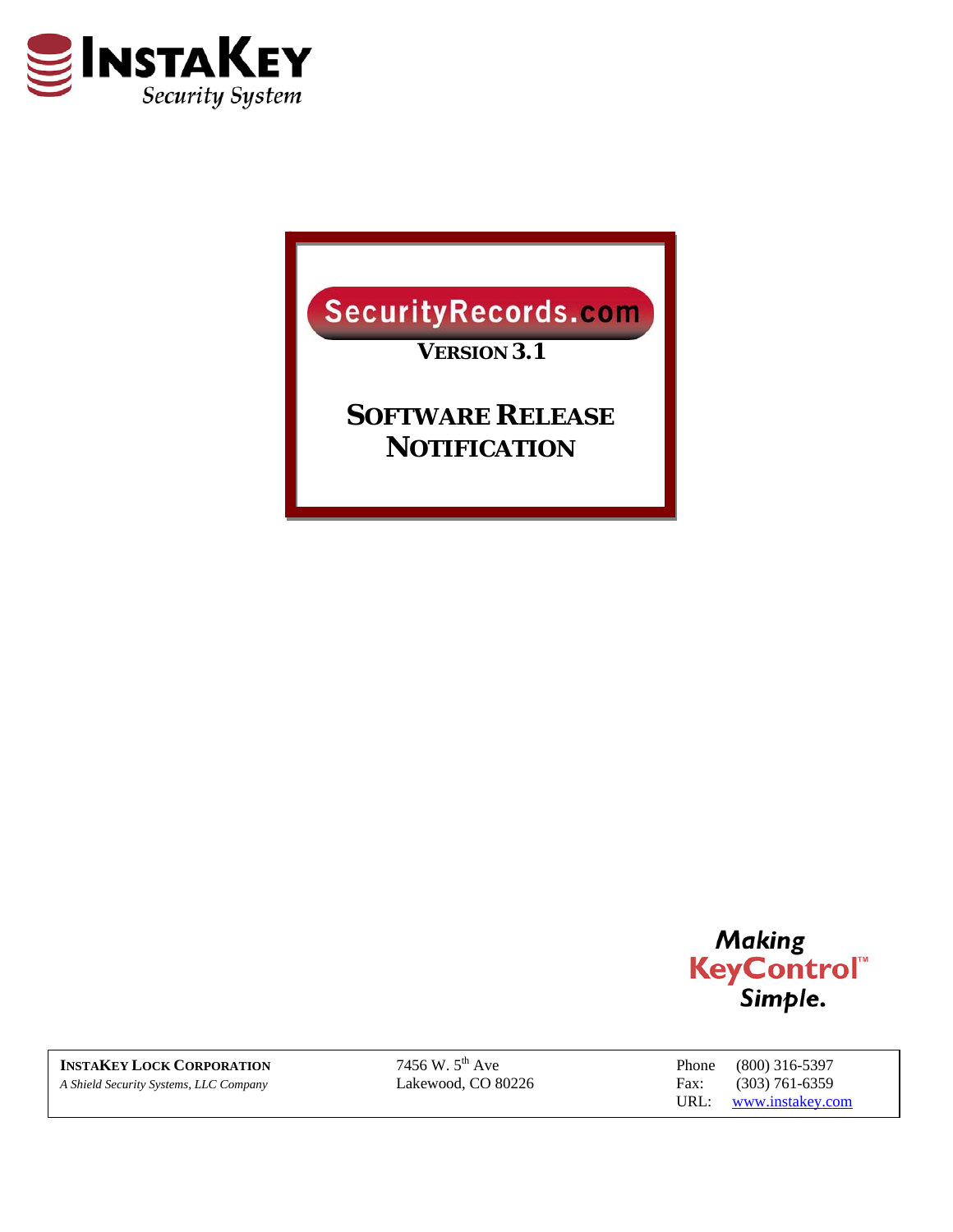

# **SRV3.1 Performance Upgrade & Cosmetic Revisions**

With this latest software release of **SecurityRecords.com™**, Version 3.1 completes our scheduled performance upgrade while integrating some cosmetic revisions. Each upgrade has been targeted to increase the information data performance and improve productivity.

All screens have now been modified to maximize data return time (improving page loading speeds), provide clearer Font and Color differentiation (enhancing aesthetics), and revised Menus and search capabilities (enriching efficiency).

Below is an example of the new version's look and feel utilizing the Quick Search feature?

|                                | SecurityRecords.com        |                                                  | <b>Customer:</b>      | Demo - Chain Store |                               | w              |                   |                                                                                                      |  |
|--------------------------------|----------------------------|--------------------------------------------------|-----------------------|--------------------|-------------------------------|----------------|-------------------|------------------------------------------------------------------------------------------------------|--|
|                                | <b>Ryan Carter Logout</b>  |                                                  |                       |                    |                               |                |                   | US Patents: 7,120,935   7,653,945   7,702,913   7,844,823   7,840,010   7,861,314 Security/Statement |  |
| Users                          |                            | Locations                                        | Doors                 | Keys               | Orders                        | <b>Reports</b> | Systems           | Admin                                                                                                |  |
|                                | <b>Cylinder/Key Report</b> |                                                  | 0006                  | Find               |                               |                |                   |                                                                                                      |  |
| <b>Door Name</b>               |                            |                                                  | Add Keys/Cylinders    |                    |                               |                |                   |                                                                                                      |  |
| 0006: All Doors                |                            |                                                  | Add Door              |                    |                               |                |                   |                                                                                                      |  |
|                                | Cylinders: 6 (6 Active)    | System: Chain Store Stores SKD (FJ,FK) Find Door |                       |                    |                               |                |                   |                                                                                                      |  |
|                                |                            |                                                  | <b>View All Doors</b> |                    |                               |                |                   | ▏▓▅▌▓▅▌▅⋟▐▅⋟                                                                                         |  |
| Records: 1                     |                            |                                                  |                       |                    | ge: $1 \vee$ of 1             |                |                   |                                                                                                      |  |
| Cylinder Bill<br><b>SKD131</b> |                            |                                                  | Do Reassign Cylinders |                    | Keyway<br>FJ                  | # Cylinder     |                   | # Active                                                                                             |  |
|                                |                            |                                                  | 0006: All Doors       |                    |                               | 6              | 16                |                                                                                                      |  |
|                                |                            |                                                  |                       |                    |                               |                |                   |                                                                                                      |  |
|                                |                            |                                                  |                       |                    |                               |                |                   |                                                                                                      |  |
| Keys: 10 (4 Active)            |                            |                                                  |                       |                    |                               |                |                   |                                                                                                      |  |
|                                |                            | System: Chain Store Stores SKD (FJ,FK)           |                       |                    |                               |                |                   | $\odot$ Show Active Only $\bigcirc$ Show All                                                         |  |
| Records: 10                    |                            |                                                  |                       |                    | page: $1 \vee$ of 1           |                |                   | ۰<br>mB.                                                                                             |  |
| <b>Key DIII</b>                | Keyway                     | <b>Key Name</b>                                  | Serial Number         |                    | Assigned To                   |                | <b>Key Status</b> | Step / Type                                                                                          |  |
| <b>SKD131</b>                  | FJ                         | Store Only                                       | D877262               |                    | CHAIN STORE 0006 - Warwick RI |                | Issued            |                                                                                                      |  |
| <b>SKD131</b>                  | FJ                         | Store Only                                       | D877263               |                    | CHAIN STORE 0006 - Warwick RI |                | Issued            |                                                                                                      |  |
| <b>SKD131</b>                  | lΕJ                        | <b>Store Only</b>                                | D877264               |                    | CHAIN STORE 0006 - Warwick RI |                | Issued            |                                                                                                      |  |
| SKD131                         | FJ                         | Store Only                                       | D877265               |                    | CHAIN STORE 0006 - Warwick RI |                | Issued            |                                                                                                      |  |
|                                |                            |                                                  |                       |                    |                               |                |                   |                                                                                                      |  |
|                                |                            |                                                  |                       |                    |                               |                |                   |                                                                                                      |  |
|                                |                            |                                                  |                       |                    |                               |                |                   |                                                                                                      |  |
|                                |                            |                                                  |                       |                    |                               |                |                   |                                                                                                      |  |
|                                |                            |                                                  |                       |                    |                               |                |                   |                                                                                                      |  |
|                                |                            |                                                  |                       |                    |                               |                |                   |                                                                                                      |  |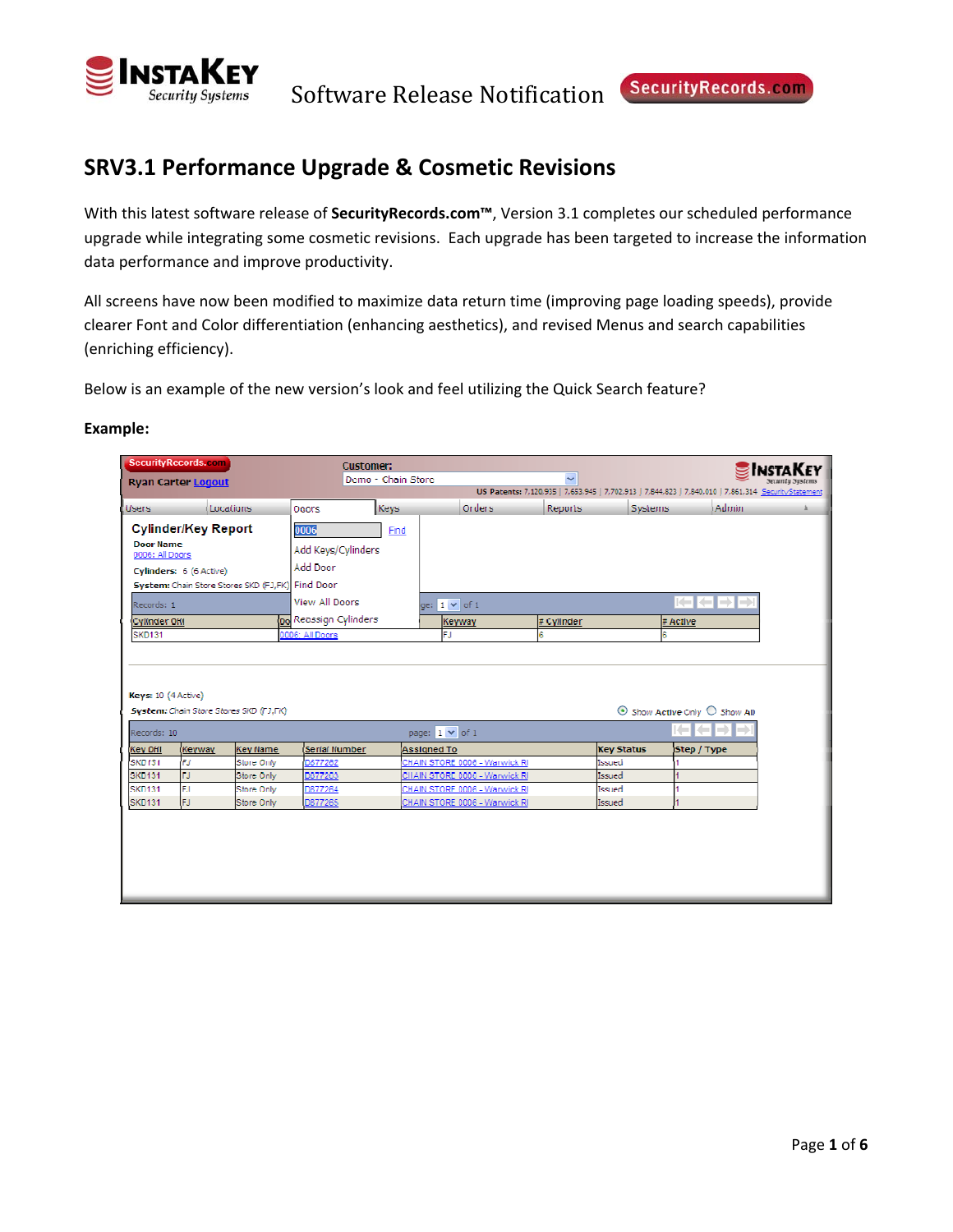

# **Enhancement: Doors – Door Detail**

While the functionality of this screen remains the same, you will find a revised screen layout reflecting a more organized interface. All functions are now **hotlinks** located on the right side panel (blue shaded area) instead of assessable buttons at the bottom.

This new screen layout is more compact and returns data more efficiently than the prior version.

Below is an example of this new look and feel of Doors ‐ Door Detail page.

| <b>Door Detail</b>                                  |                                                                                          |                            |                                                                                                                                                     |
|-----------------------------------------------------|------------------------------------------------------------------------------------------|----------------------------|-----------------------------------------------------------------------------------------------------------------------------------------------------|
| Door Name:<br>Door System:<br><b>Head Quarters:</b> | 012: Front Door<br>Chain Store Stores SKD (FJ,FK)<br>CHAIN STORE - 012 - Philadelphia PA | <b>E Show HQ Address ▼</b> | Cylinders: 1 (1 Active)<br>Cylinder Info<br><b>Door Actions</b><br><b>Modify Door</b><br><b>Add Keys / Cylinders</b><br>ReKey                       |
| Notes                                               | Door Inventory (0)<br>Door History                                                       |                            | <b>Reports</b><br><b>Cylinder / Key Report</b><br><b>Key Level Status</b><br><b>Other Functions</b><br><b>Key Receipt</b><br><b>Service Request</b> |
|                                                     |                                                                                          |                            |                                                                                                                                                     |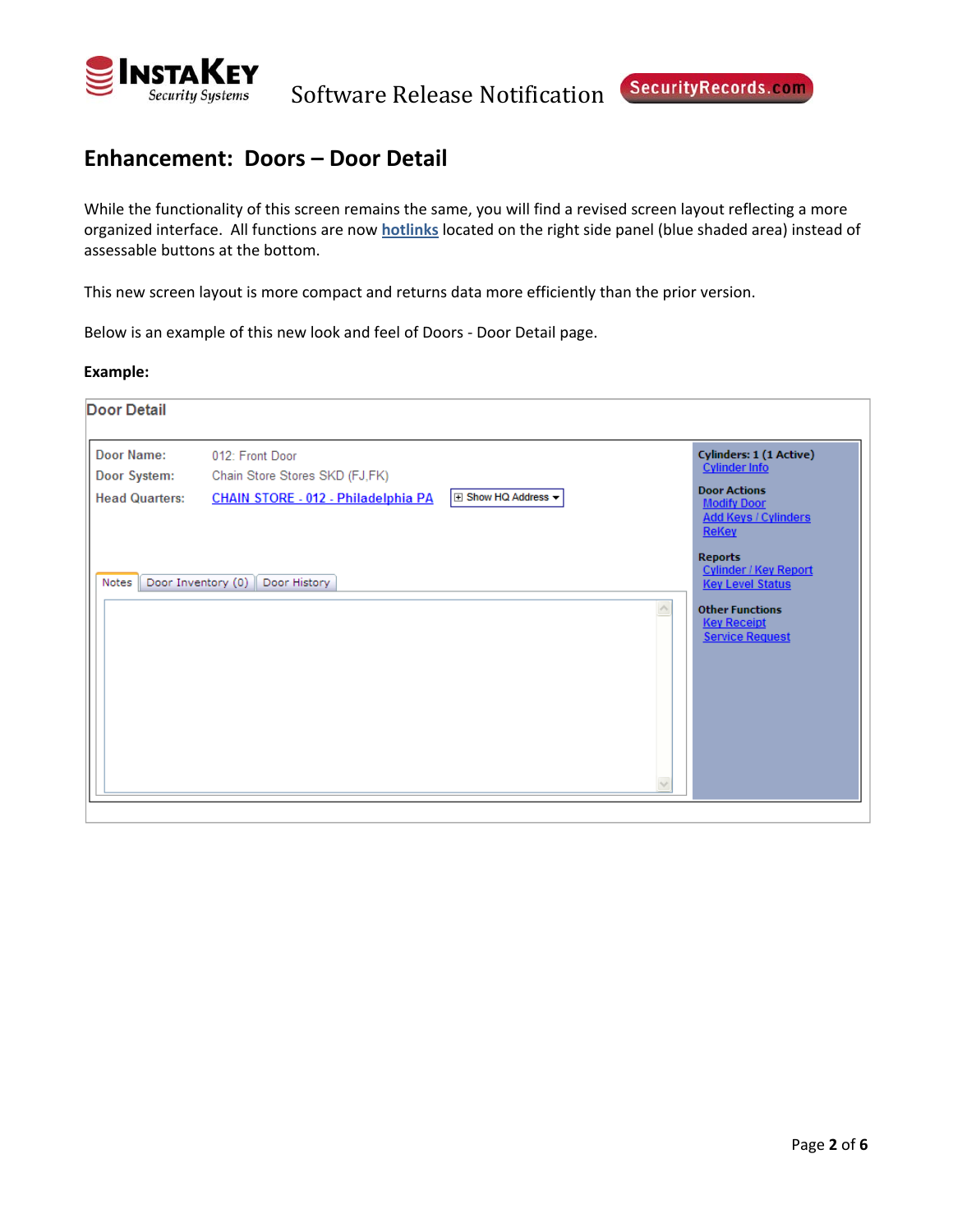

# **Enhancement: Locations – Location Detail**

As each screen is reviewed to improve page data return speed, you will find a new feature on the Locations – Location Detail page. This new feature is a simple "Keys" expand/contract toggle (similar to the "Doors" toggle), which allows the screen to populate faster and improve functionality to find the information that you are specifically looking for.

Below is an example of the new look of the Location – Location Detail screen revision.

| <b>Location Detail</b>                                                  | View Heirarchy                      |                                  |
|-------------------------------------------------------------------------|-------------------------------------|----------------------------------|
| <b>Location Information</b>                                             |                                     | <b>Contact Info</b>              |
| <b>Location Name:</b>                                                   | CHAIN STORE - 012 - Philadelphia PA | Phone:                           |
| <b>HeadQuarters:</b>                                                    | District - 003                      | Phone2:                          |
| <b>Customer Name:</b>                                                   |                                     | Fax:                             |
| lvl:                                                                    |                                     |                                  |
| <b>Customer Identifier:</b>                                             |                                     |                                  |
| <b>SystemName:</b>                                                      | Chain Store Stores SKD (FJ,FK)      |                                  |
|                                                                         |                                     |                                  |
| <b>Address Information</b>                                              |                                     | <b>Notes</b>                     |
| Address1:                                                               | 307 Menlo Park                      |                                  |
| Address2:                                                               |                                     |                                  |
| City:                                                                   | Edison                              |                                  |
| State:                                                                  | <b>NJ</b>                           |                                  |
| Zip:                                                                    | 08830                               |                                  |
| Country:                                                                | US                                  |                                  |
|                                                                         |                                     | <b>Options</b>                   |
| <b>Primary / Secondary Contact</b>                                      |                                     | Send Orders: Yes                 |
| <b>Primary Contact:</b>                                                 | Store Manager                       | <b>Bill Orders: No</b>           |
| <b>Primary Email:</b>                                                   |                                     |                                  |
| <b>Secondary Contact:</b>                                               |                                     |                                  |
| <b>Secondary Email:</b>                                                 |                                     |                                  |
| Keys: 2 (0 Active)                                                      | El Show Keys                        | <b>El Show Doors</b><br>Doors: 1 |
| Edit Location Detail<br>Add Door<br>Add Location<br>Cylinder/Key Report |                                     |                                  |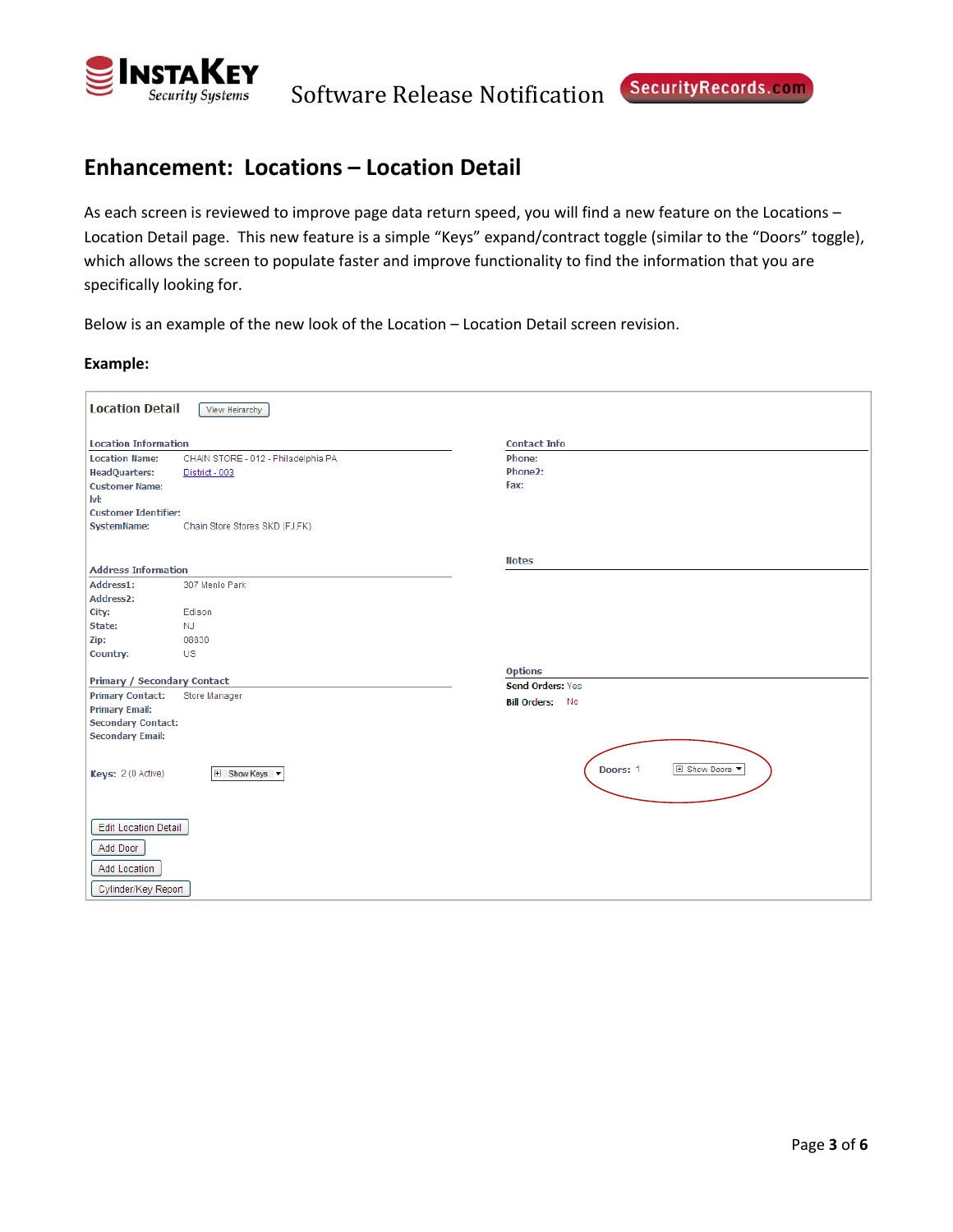

# **Enhancement: Orders – Order Detail**

Upon review of this screen, you will find a new field to collect specific order history information. This new field called "CS Notes" is a private tab utilized specifically by our Distributors/Factory for internal Customer Service communications that reflect client request history, specific packaging requirements, and any historical note details.

This information is for "Internal Use" only and will not be presented to End User clients. This new field has been added to separate the internal processing information utilized for order fulfillment from the Customer's specific Packing List information received.

Below is an example of this new field located on the Orders – Order Detail page and how it can be utilized.

| Order Number: 401                                                                                                                                                                                                                                                                                                                | 2/17/2012                                                                                                                     |
|----------------------------------------------------------------------------------------------------------------------------------------------------------------------------------------------------------------------------------------------------------------------------------------------------------------------------------|-------------------------------------------------------------------------------------------------------------------------------|
| <b>Order Date:</b>                                                                                                                                                                                                                                                                                                               | Due Date:                                                                                                                     |
| 08/17/2011                                                                                                                                                                                                                                                                                                                       | 圃                                                                                                                             |
| <b>Customer PO:</b>                                                                                                                                                                                                                                                                                                              | Dominick Blum                                                                                                                 |
| 0012 - Manager                                                                                                                                                                                                                                                                                                                   | <b>Attention:</b>                                                                                                             |
| Requested By: Store Manager                                                                                                                                                                                                                                                                                                      |                                                                                                                               |
| <b>Order Type:</b>                                                                                                                                                                                                                                                                                                               | Request Type: E-mail                                                                                                          |
| Rekey Kit(s) - Emgcy   v                                                                                                                                                                                                                                                                                                         | $\checkmark$                                                                                                                  |
| Bill To:<br>Find<br>filter list:<br>CHAIN STORE - Outlets $  \vee  $<br>2 Records Found.<br><b>Shipping Method:</b><br><b>UPS GROUND</b><br>v<br>□ No Charge Shipping □ No Charge Order<br>Instructions   Accounting Notes   Customer Service Notes   Production Notes<br>Please waive Expedite Fee due to Missing Rekeving Kit. | Ship To:<br>Find<br>filter list:<br>CHAIN STORE 0012 - Cambridge MA<br>$\vee$ +<br>103 Records Found.<br>■ Waive Expedite Fee |
| Update<br>Delete<br>Cancel                                                                                                                                                                                                                                                                                                       |                                                                                                                               |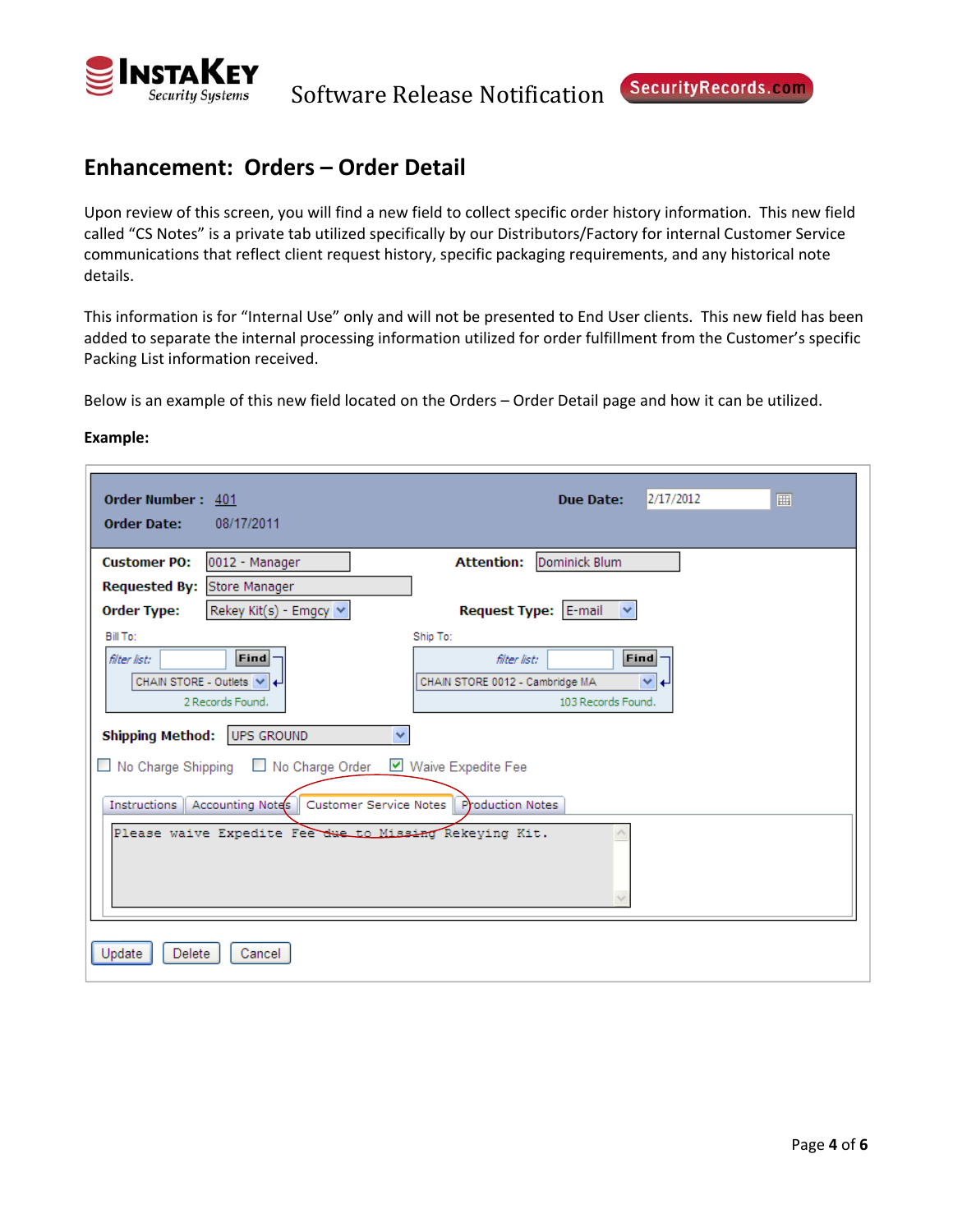

# **Enhancement: Orders – Order Detail Preview Reports**

In order to improve communications internally (amongst colleagues & Factory) and externally (to the Customer), InstaKey has revised the Order Description & Packing List reports.

These reports have been revised to separate the new Order Detail tab "CS notes" from the "Instructions" listed on the Packing List. The "CS Notes" field will now populate only on the Order Description Report whereas the "Instructions" field populates only on the End User Packing List.

Below is an example of this new fields and presentation.

| <b>Order Number:</b><br>401<br>Keys(5)<br>Due Date:<br>02/17/2012<br><b>Acct Number:</b><br>Requested By:<br>Store Manager<br>Cylinders (0)<br><b>Customer PO:</b><br>Closed By:<br>0012 - Manager<br><b>Complete Date:</b><br>Hardware (1)<br><b>Ship Method:</b><br><b>UPS GROUND</b><br>Attn:<br>Dominick Blum<br><b>Order Actions</b><br>Modify Order<br>Rekey Kit(s) -<br>Request Type: E-mail<br><b>Order Type:</b><br>UnSubmit Order<br>Emgcy<br>Close Order<br>Dealer:<br>InstaKey Security Systems<br><b>Other Functions</b><br><b>Bill To:</b><br><b>CHAIN STORE - Outlets</b><br><b>Key Level Status</b><br>Send To: CHAIN STORE 0012 - Cambridge MA<br>Clone Order<br>Preview Reports<br>--Order Submitted--<br>Instructions Ascounting Notes   CS Notes   Production Notes   Order Submit History<br>Reference:<br>۸<br>1 Step 3 Rekeying Kit (please utilize immediately)<br><b>Order Date:</b><br>08/17/2011<br>Blum, Dominick<br><b>Opened By:</b><br><b>Order Items</b><br>Keys(5)<br>Due Date:<br>02/17/2012<br><b>Requested By:</b><br>Store Manager<br>Cylinders (0)<br>Closed By:<br>0012 - Manager<br><b>Complete Date:</b><br>Hardware (1)<br><b>UPS GROUND</b><br>Dominick Blum<br>Attn:<br><b>Order Actions</b><br>Modify Order<br>Rekey Kit(s) -<br>Order Type:<br>Request Type: E-mail<br>UnSubmit Order<br>Emgcy<br>Close Order<br>InstaKey Security Systems<br><b>Other Functions</b><br>CHAIN STORE - Outlets<br><b>Key Level Status</b><br>Clone Order<br>Preview Reports<br>--Order Submitted--<br>Instructions   Accounting Notes   CS Notes   Production Notes   Order Submit History<br>Please waive Expedite Fee due to Missing Rekeying Kit. |                     |                    |            |                   |                |                    |
|-----------------------------------------------------------------------------------------------------------------------------------------------------------------------------------------------------------------------------------------------------------------------------------------------------------------------------------------------------------------------------------------------------------------------------------------------------------------------------------------------------------------------------------------------------------------------------------------------------------------------------------------------------------------------------------------------------------------------------------------------------------------------------------------------------------------------------------------------------------------------------------------------------------------------------------------------------------------------------------------------------------------------------------------------------------------------------------------------------------------------------------------------------------------------------------------------------------------------------------------------------------------------------------------------------------------------------------------------------------------------------------------------------------------------------------------------------------------------------------------------------------------------------------------------------------------------------------------------------------------------------------------------------------------------------------|---------------------|--------------------|------------|-------------------|----------------|--------------------|
|                                                                                                                                                                                                                                                                                                                                                                                                                                                                                                                                                                                                                                                                                                                                                                                                                                                                                                                                                                                                                                                                                                                                                                                                                                                                                                                                                                                                                                                                                                                                                                                                                                                                                   |                     | <b>Order Date:</b> | 08/17/2011 | <b>Opened By:</b> | Blum, Dominick | <b>Order Items</b> |
|                                                                                                                                                                                                                                                                                                                                                                                                                                                                                                                                                                                                                                                                                                                                                                                                                                                                                                                                                                                                                                                                                                                                                                                                                                                                                                                                                                                                                                                                                                                                                                                                                                                                                   |                     |                    |            |                   |                |                    |
|                                                                                                                                                                                                                                                                                                                                                                                                                                                                                                                                                                                                                                                                                                                                                                                                                                                                                                                                                                                                                                                                                                                                                                                                                                                                                                                                                                                                                                                                                                                                                                                                                                                                                   |                     |                    |            |                   |                |                    |
|                                                                                                                                                                                                                                                                                                                                                                                                                                                                                                                                                                                                                                                                                                                                                                                                                                                                                                                                                                                                                                                                                                                                                                                                                                                                                                                                                                                                                                                                                                                                                                                                                                                                                   |                     |                    |            |                   |                |                    |
|                                                                                                                                                                                                                                                                                                                                                                                                                                                                                                                                                                                                                                                                                                                                                                                                                                                                                                                                                                                                                                                                                                                                                                                                                                                                                                                                                                                                                                                                                                                                                                                                                                                                                   |                     |                    |            |                   |                |                    |
|                                                                                                                                                                                                                                                                                                                                                                                                                                                                                                                                                                                                                                                                                                                                                                                                                                                                                                                                                                                                                                                                                                                                                                                                                                                                                                                                                                                                                                                                                                                                                                                                                                                                                   |                     |                    |            |                   |                |                    |
|                                                                                                                                                                                                                                                                                                                                                                                                                                                                                                                                                                                                                                                                                                                                                                                                                                                                                                                                                                                                                                                                                                                                                                                                                                                                                                                                                                                                                                                                                                                                                                                                                                                                                   |                     |                    |            |                   |                |                    |
|                                                                                                                                                                                                                                                                                                                                                                                                                                                                                                                                                                                                                                                                                                                                                                                                                                                                                                                                                                                                                                                                                                                                                                                                                                                                                                                                                                                                                                                                                                                                                                                                                                                                                   |                     |                    |            |                   |                |                    |
|                                                                                                                                                                                                                                                                                                                                                                                                                                                                                                                                                                                                                                                                                                                                                                                                                                                                                                                                                                                                                                                                                                                                                                                                                                                                                                                                                                                                                                                                                                                                                                                                                                                                                   |                     |                    |            |                   |                |                    |
|                                                                                                                                                                                                                                                                                                                                                                                                                                                                                                                                                                                                                                                                                                                                                                                                                                                                                                                                                                                                                                                                                                                                                                                                                                                                                                                                                                                                                                                                                                                                                                                                                                                                                   |                     |                    |            |                   |                |                    |
| <b>Order Detail</b><br>Order Number: 401<br>Send To: CHAIN STORE 0012 - Cambridge MA                                                                                                                                                                                                                                                                                                                                                                                                                                                                                                                                                                                                                                                                                                                                                                                                                                                                                                                                                                                                                                                                                                                                                                                                                                                                                                                                                                                                                                                                                                                                                                                              |                     |                    |            |                   |                |                    |
|                                                                                                                                                                                                                                                                                                                                                                                                                                                                                                                                                                                                                                                                                                                                                                                                                                                                                                                                                                                                                                                                                                                                                                                                                                                                                                                                                                                                                                                                                                                                                                                                                                                                                   |                     |                    |            |                   |                |                    |
|                                                                                                                                                                                                                                                                                                                                                                                                                                                                                                                                                                                                                                                                                                                                                                                                                                                                                                                                                                                                                                                                                                                                                                                                                                                                                                                                                                                                                                                                                                                                                                                                                                                                                   |                     |                    |            |                   |                |                    |
|                                                                                                                                                                                                                                                                                                                                                                                                                                                                                                                                                                                                                                                                                                                                                                                                                                                                                                                                                                                                                                                                                                                                                                                                                                                                                                                                                                                                                                                                                                                                                                                                                                                                                   |                     |                    |            |                   |                |                    |
|                                                                                                                                                                                                                                                                                                                                                                                                                                                                                                                                                                                                                                                                                                                                                                                                                                                                                                                                                                                                                                                                                                                                                                                                                                                                                                                                                                                                                                                                                                                                                                                                                                                                                   |                     |                    |            |                   |                |                    |
|                                                                                                                                                                                                                                                                                                                                                                                                                                                                                                                                                                                                                                                                                                                                                                                                                                                                                                                                                                                                                                                                                                                                                                                                                                                                                                                                                                                                                                                                                                                                                                                                                                                                                   |                     |                    |            |                   |                |                    |
|                                                                                                                                                                                                                                                                                                                                                                                                                                                                                                                                                                                                                                                                                                                                                                                                                                                                                                                                                                                                                                                                                                                                                                                                                                                                                                                                                                                                                                                                                                                                                                                                                                                                                   |                     |                    |            |                   |                |                    |
|                                                                                                                                                                                                                                                                                                                                                                                                                                                                                                                                                                                                                                                                                                                                                                                                                                                                                                                                                                                                                                                                                                                                                                                                                                                                                                                                                                                                                                                                                                                                                                                                                                                                                   |                     |                    |            |                   |                |                    |
|                                                                                                                                                                                                                                                                                                                                                                                                                                                                                                                                                                                                                                                                                                                                                                                                                                                                                                                                                                                                                                                                                                                                                                                                                                                                                                                                                                                                                                                                                                                                                                                                                                                                                   |                     |                    |            |                   |                |                    |
|                                                                                                                                                                                                                                                                                                                                                                                                                                                                                                                                                                                                                                                                                                                                                                                                                                                                                                                                                                                                                                                                                                                                                                                                                                                                                                                                                                                                                                                                                                                                                                                                                                                                                   |                     |                    |            |                   |                |                    |
|                                                                                                                                                                                                                                                                                                                                                                                                                                                                                                                                                                                                                                                                                                                                                                                                                                                                                                                                                                                                                                                                                                                                                                                                                                                                                                                                                                                                                                                                                                                                                                                                                                                                                   |                     |                    |            |                   |                |                    |
| <b>Customer PO:</b><br><b>Ship Method:</b><br>Dealer:<br><b>Bill To:</b>                                                                                                                                                                                                                                                                                                                                                                                                                                                                                                                                                                                                                                                                                                                                                                                                                                                                                                                                                                                                                                                                                                                                                                                                                                                                                                                                                                                                                                                                                                                                                                                                          |                     |                    |            |                   |                |                    |
|                                                                                                                                                                                                                                                                                                                                                                                                                                                                                                                                                                                                                                                                                                                                                                                                                                                                                                                                                                                                                                                                                                                                                                                                                                                                                                                                                                                                                                                                                                                                                                                                                                                                                   |                     |                    |            |                   |                |                    |
|                                                                                                                                                                                                                                                                                                                                                                                                                                                                                                                                                                                                                                                                                                                                                                                                                                                                                                                                                                                                                                                                                                                                                                                                                                                                                                                                                                                                                                                                                                                                                                                                                                                                                   |                     |                    |            |                   |                |                    |
|                                                                                                                                                                                                                                                                                                                                                                                                                                                                                                                                                                                                                                                                                                                                                                                                                                                                                                                                                                                                                                                                                                                                                                                                                                                                                                                                                                                                                                                                                                                                                                                                                                                                                   |                     |                    |            |                   |                |                    |
|                                                                                                                                                                                                                                                                                                                                                                                                                                                                                                                                                                                                                                                                                                                                                                                                                                                                                                                                                                                                                                                                                                                                                                                                                                                                                                                                                                                                                                                                                                                                                                                                                                                                                   |                     |                    |            |                   |                |                    |
|                                                                                                                                                                                                                                                                                                                                                                                                                                                                                                                                                                                                                                                                                                                                                                                                                                                                                                                                                                                                                                                                                                                                                                                                                                                                                                                                                                                                                                                                                                                                                                                                                                                                                   |                     |                    |            |                   |                |                    |
|                                                                                                                                                                                                                                                                                                                                                                                                                                                                                                                                                                                                                                                                                                                                                                                                                                                                                                                                                                                                                                                                                                                                                                                                                                                                                                                                                                                                                                                                                                                                                                                                                                                                                   |                     |                    |            |                   |                |                    |
|                                                                                                                                                                                                                                                                                                                                                                                                                                                                                                                                                                                                                                                                                                                                                                                                                                                                                                                                                                                                                                                                                                                                                                                                                                                                                                                                                                                                                                                                                                                                                                                                                                                                                   |                     |                    |            |                   |                |                    |
|                                                                                                                                                                                                                                                                                                                                                                                                                                                                                                                                                                                                                                                                                                                                                                                                                                                                                                                                                                                                                                                                                                                                                                                                                                                                                                                                                                                                                                                                                                                                                                                                                                                                                   | <b>Acct Number:</b> |                    |            |                   |                |                    |
|                                                                                                                                                                                                                                                                                                                                                                                                                                                                                                                                                                                                                                                                                                                                                                                                                                                                                                                                                                                                                                                                                                                                                                                                                                                                                                                                                                                                                                                                                                                                                                                                                                                                                   |                     |                    |            |                   |                |                    |
|                                                                                                                                                                                                                                                                                                                                                                                                                                                                                                                                                                                                                                                                                                                                                                                                                                                                                                                                                                                                                                                                                                                                                                                                                                                                                                                                                                                                                                                                                                                                                                                                                                                                                   |                     |                    |            |                   |                |                    |
|                                                                                                                                                                                                                                                                                                                                                                                                                                                                                                                                                                                                                                                                                                                                                                                                                                                                                                                                                                                                                                                                                                                                                                                                                                                                                                                                                                                                                                                                                                                                                                                                                                                                                   |                     |                    |            |                   |                |                    |
|                                                                                                                                                                                                                                                                                                                                                                                                                                                                                                                                                                                                                                                                                                                                                                                                                                                                                                                                                                                                                                                                                                                                                                                                                                                                                                                                                                                                                                                                                                                                                                                                                                                                                   |                     |                    |            |                   |                |                    |
|                                                                                                                                                                                                                                                                                                                                                                                                                                                                                                                                                                                                                                                                                                                                                                                                                                                                                                                                                                                                                                                                                                                                                                                                                                                                                                                                                                                                                                                                                                                                                                                                                                                                                   |                     |                    |            |                   |                |                    |
|                                                                                                                                                                                                                                                                                                                                                                                                                                                                                                                                                                                                                                                                                                                                                                                                                                                                                                                                                                                                                                                                                                                                                                                                                                                                                                                                                                                                                                                                                                                                                                                                                                                                                   |                     |                    |            |                   |                |                    |
|                                                                                                                                                                                                                                                                                                                                                                                                                                                                                                                                                                                                                                                                                                                                                                                                                                                                                                                                                                                                                                                                                                                                                                                                                                                                                                                                                                                                                                                                                                                                                                                                                                                                                   |                     |                    |            |                   |                |                    |
|                                                                                                                                                                                                                                                                                                                                                                                                                                                                                                                                                                                                                                                                                                                                                                                                                                                                                                                                                                                                                                                                                                                                                                                                                                                                                                                                                                                                                                                                                                                                                                                                                                                                                   |                     |                    |            |                   |                |                    |
|                                                                                                                                                                                                                                                                                                                                                                                                                                                                                                                                                                                                                                                                                                                                                                                                                                                                                                                                                                                                                                                                                                                                                                                                                                                                                                                                                                                                                                                                                                                                                                                                                                                                                   |                     |                    |            |                   |                |                    |
|                                                                                                                                                                                                                                                                                                                                                                                                                                                                                                                                                                                                                                                                                                                                                                                                                                                                                                                                                                                                                                                                                                                                                                                                                                                                                                                                                                                                                                                                                                                                                                                                                                                                                   |                     |                    |            |                   |                |                    |
|                                                                                                                                                                                                                                                                                                                                                                                                                                                                                                                                                                                                                                                                                                                                                                                                                                                                                                                                                                                                                                                                                                                                                                                                                                                                                                                                                                                                                                                                                                                                                                                                                                                                                   |                     |                    |            |                   |                |                    |